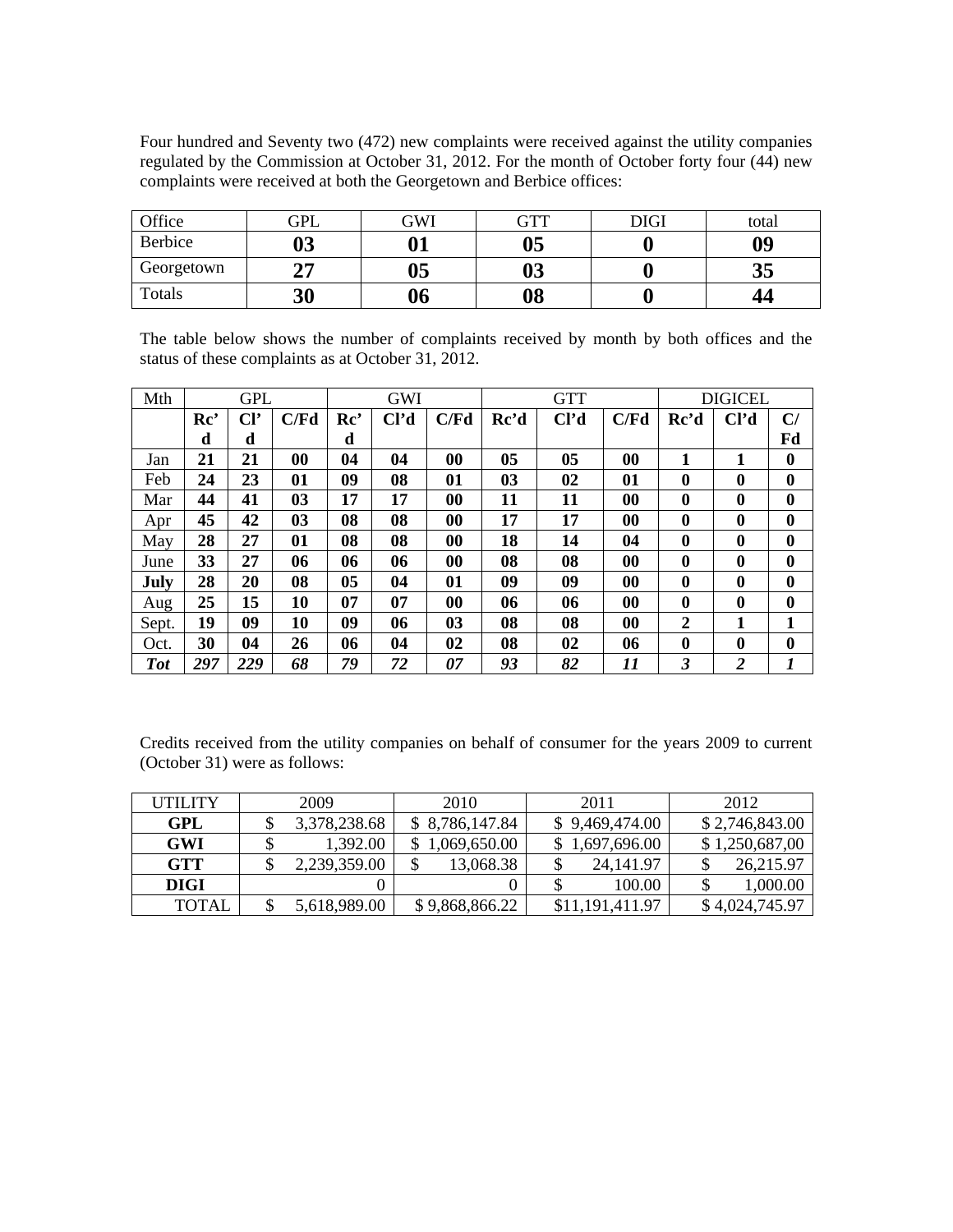#### October , 2012 **Complaint against GPL**

|                                | 2009  |        | 2010  |        | 2011  |        | 2012           |                | Oct-12           | $close^{**}$    |
|--------------------------------|-------|--------|-------|--------|-------|--------|----------------|----------------|------------------|-----------------|
| <b>Complaint Category</b>      | Rec'd | Active | Rec'd | Active | Rec'd | Active | Rec'd          | Active         | <i>*Rec'd</i>    | <b>Oct 2012</b> |
| Allegation of Tampering        | 27    | 1      | 23    |        | 64    | 3      | 21             |                | 4                | 2               |
| <b>Application for Service</b> | 13    |        | 15    |        | 33    |        | 35             | 2              | $\boldsymbol{0}$ |                 |
| <b>Billing Query</b>           | 162   | 2      | 122   |        | 195   | 6      | 153            | 29             | 9                | 12              |
| Change of Tenancy              | 21    |        | 16    |        | 8     |        | $\overline{2}$ |                |                  |                 |
| Claim for Compensation         | 7     | 1      | 4     |        | 8     | 1      | 10             | $\overline{2}$ |                  |                 |
| <b>Capital Contribution</b>    | 1     |        | 1     |        |       |        |                |                |                  |                 |
| <b>Disconnection</b>           | 45    |        | 19    |        | 26    | 1      | 35             | 13             | 9                | 5               |
| <b>Tariff Issue</b>            | 12    |        | 10    |        | ⇁     |        | 5              |                |                  |                 |
| <b>Technical Issue</b>         | 44    |        | 21    |        | 31    |        | 36             | 14             | 8                |                 |
| <b>TOTAL</b>                   | 332   | 4      | 231   | ٠      | 372   | 11     | 297            | 68             | 30               | 27              |

\*complaints received during October 2012 by both offices

\*\* complaints received from Jan to Oct 2012 and closed in Oct 2012

### **Complaint against GWI**

|                                | 2009  |        | 2010           |              | 2011 |              | 2012 |        | Oct-12 | $\vert$ closed** |
|--------------------------------|-------|--------|----------------|--------------|------|--------------|------|--------|--------|------------------|
| Complaint Category             | Rec'd | Active | Rec'd          | Active Rec'd |      | Active Rec'd |      | Active | *Rec'd | Oct 2012         |
| <b>Application for Service</b> | 3     |        | ┻              |              |      |              |      |        |        |                  |
| <b>Billing Query</b>           | 130   |        | 48             |              | 48   |              | 38   | 5      | 4      | 14               |
| Change of Tenancy              |       |        | 1              |              | 1    |              |      |        |        |                  |
| Compensation                   |       |        | 1              |              |      |              | 2    |        |        |                  |
| <b>Disconnection</b>           | 16    |        | 13             |              | 16   |              | 17   | 1      |        |                  |
| <b>Tariff Issue</b>            | 10    |        | $\overline{2}$ |              |      |              | 1    |        |        |                  |
| <b>Technical Issue</b>         | 25    |        | 26             |              | 11   |              | 13   |        | 1      |                  |
| Tampering                      |       |        |                |              |      |              | 1    |        |        |                  |
| <b>Misc</b>                    | 8     |        | 3              |              |      |              |      |        |        |                  |
| <b>TOTAL</b>                   | 192   |        | 95             |              | 84   |              | 79   | 7      | 6      | 17               |

\*complaints received during October 2012 by both offices

\*\* complaints received from Jan to Oct 2012 and closed in Oct 2012

# **Complaint against GTT**

|                                | 2009  |        | 2010  |              | 2011 |              | 2012 |        | Oct-12        | $\vert$ closed** $\vert$ |
|--------------------------------|-------|--------|-------|--------------|------|--------------|------|--------|---------------|--------------------------|
| Complaint Category             | Rec'd | Active | Rec'd | Active Rec'd |      | Active Rec'd |      | Active | <i>*Rec'd</i> | Oct 2012                 |
| <b>Application for Service</b> | 15    |        | 9     |              | 6    |              | 6    |        |               |                          |
| <b>Billing Query</b>           | 9     |        | 4     |              | ว    |              | 9    | 2      | 1             | O                        |
| <b>Disconnection</b>           | 3     |        |       |              | 2    |              |      |        |               |                          |
| <b>Tariff Issue</b>            |       |        |       |              |      |              |      |        |               |                          |
| <b>Technical Issue</b>         | 35    |        | 28    |              | 33   |              | 72   | 8      | 7             | 12                       |
| <b>Transfer of Service</b>     | 4     |        | 1     |              | 3    |              | 6    |        |               |                          |
| Compensation                   |       |        |       |              |      |              |      |        |               |                          |
| Misc                           | 8     |        | 4     |              |      |              |      |        |               |                          |
| <b>TOTAL</b>                   | 74    |        | 47    |              | 47   |              | 93   | 11     | 8             |                          |

\*complaints received during October 2012 by both offices

\*\* complaints received from Jan to Oct 2012 and closed in Oct 2012